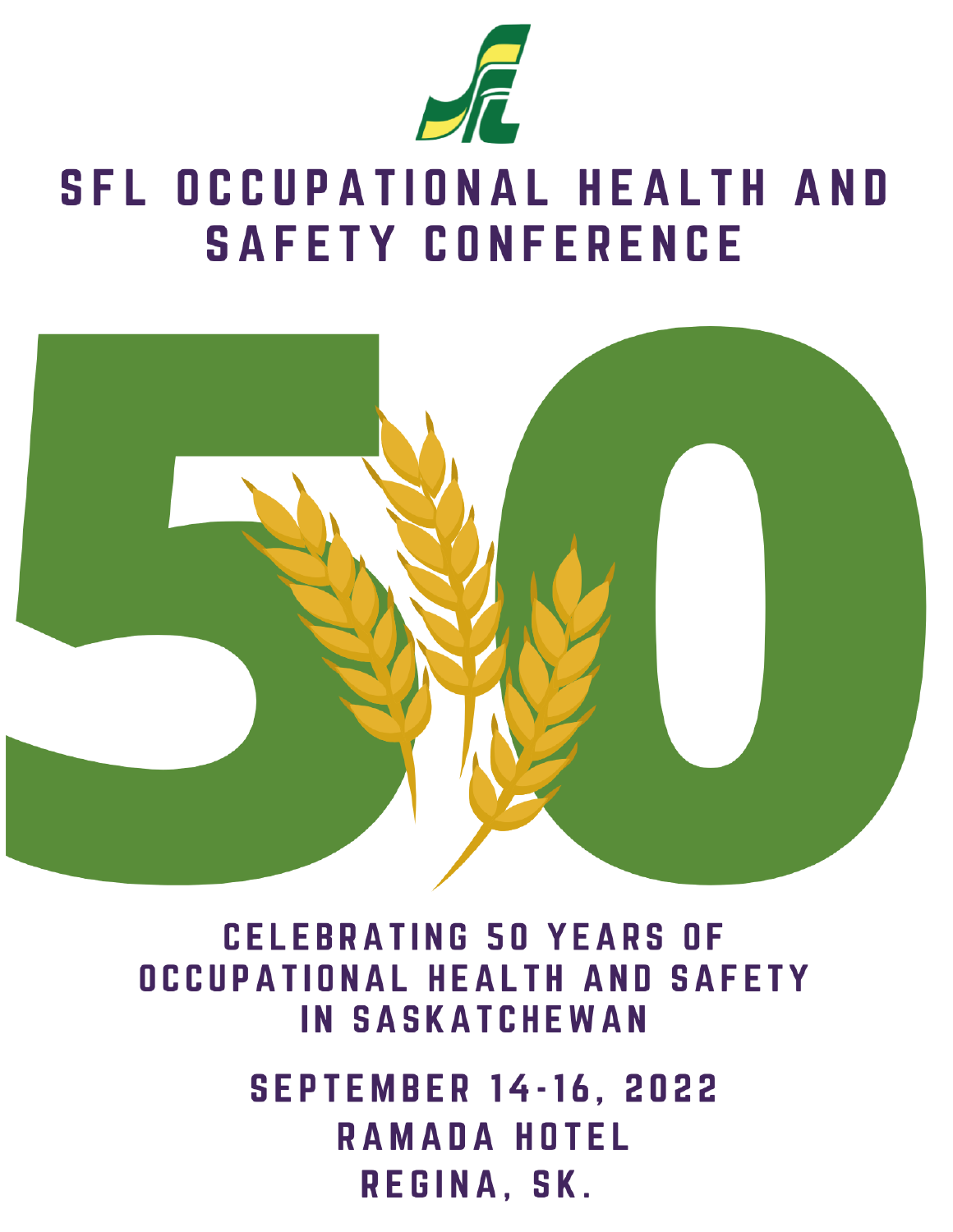# **SFL Occupational Health and Safety Conference**

The SFL Occupational Health and Safety Conference is held annually for unionized workers in Saskatchewan to learn about the latest issues surrounding occupational health and safety. This year, we are proud to offer our conference in person September 14-16 at the Ramada Hotel in Regina. The conference is open to all SFL affiliates, with workshops assigned on a registered, first choice basis. Non-unionized workers are welcome to attend the conference as well.

Information about available courses, conference fees, and registration can be found in this guide, as well as on the SFL website at www.sfl.sk.ca.

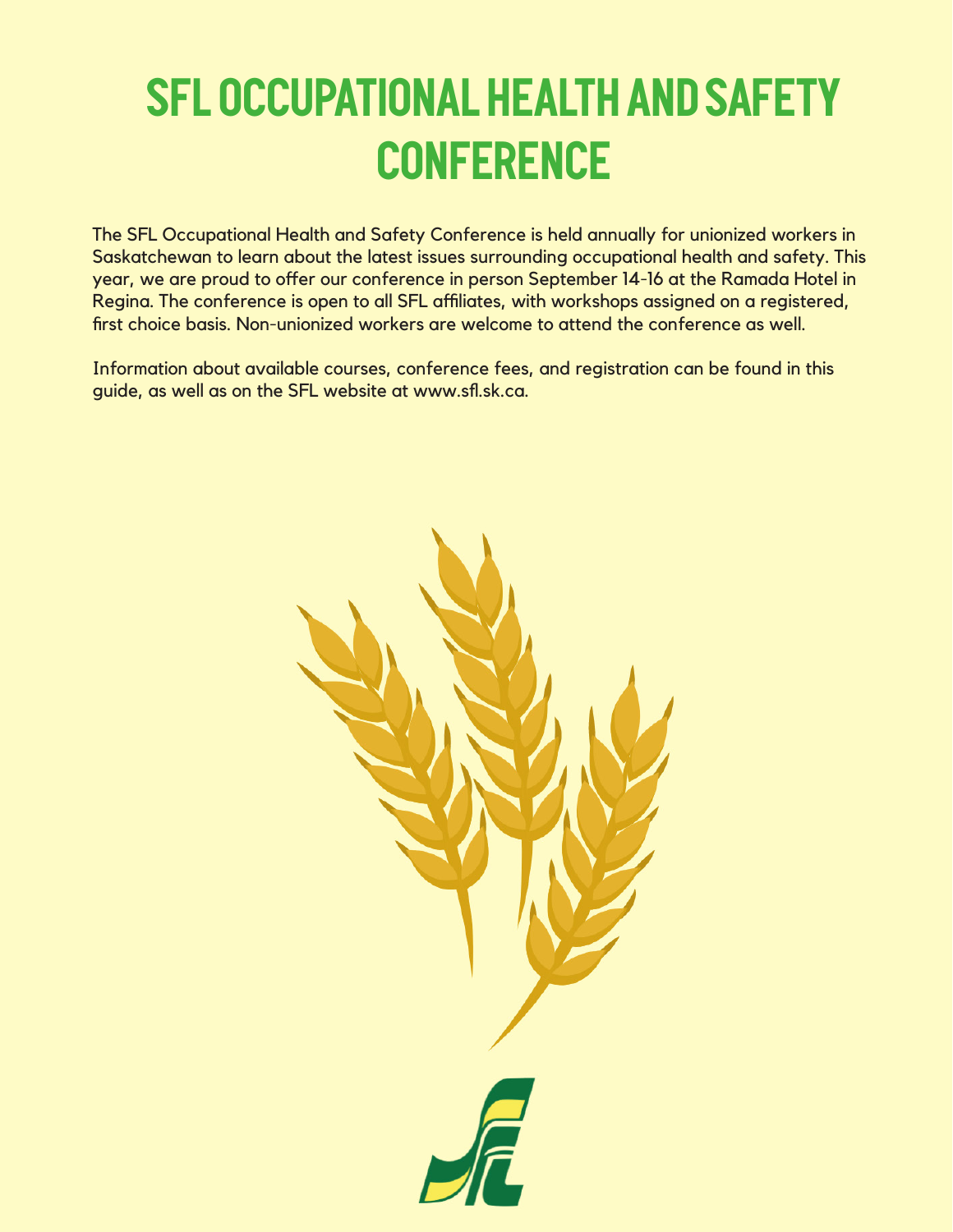# **Course Descriptions** Occupational Health and safety

The purpose of this workshop is to provide activists with a working knowledge of how the OH&S Act and Regulations apply. The workshop will also address how committees are intended to work, their responsibilities, and the individual's role as a union member. Coming through a pandemic has emphasized the importance of OH&S and the legislation.

1

act and regulations

### 2 Effective Occupational health and safety Committees

In this workshop you will learn how to make your Occupational Health and Safety Committees more effective. We have been hearing about the challenges and cutbacks affecting OH&S committees and recognize safety starts at this level. This course is designed for those workers who have experience working on OH&S Committees and are looking to maximize the powers of their committees.

### Building psychologically healthy workplaces

3

Mental health in the workplace is an issue impacting all workplaces and can no longer be ignored. Keeping the workplace healthy and productive is simply smart business and good for the bottom line. The vision for a psychological healthy and safe workplace is one that actively works to prevent harm to workers' psychological health, including in negligent, reckless, or intentional ways, and promotes psychological well-being. Participants will gain an understanding of the new CSA standard, review the current workplace psychological landscape and learn strategies for implementing an effective psychological healthy and safe workplace program.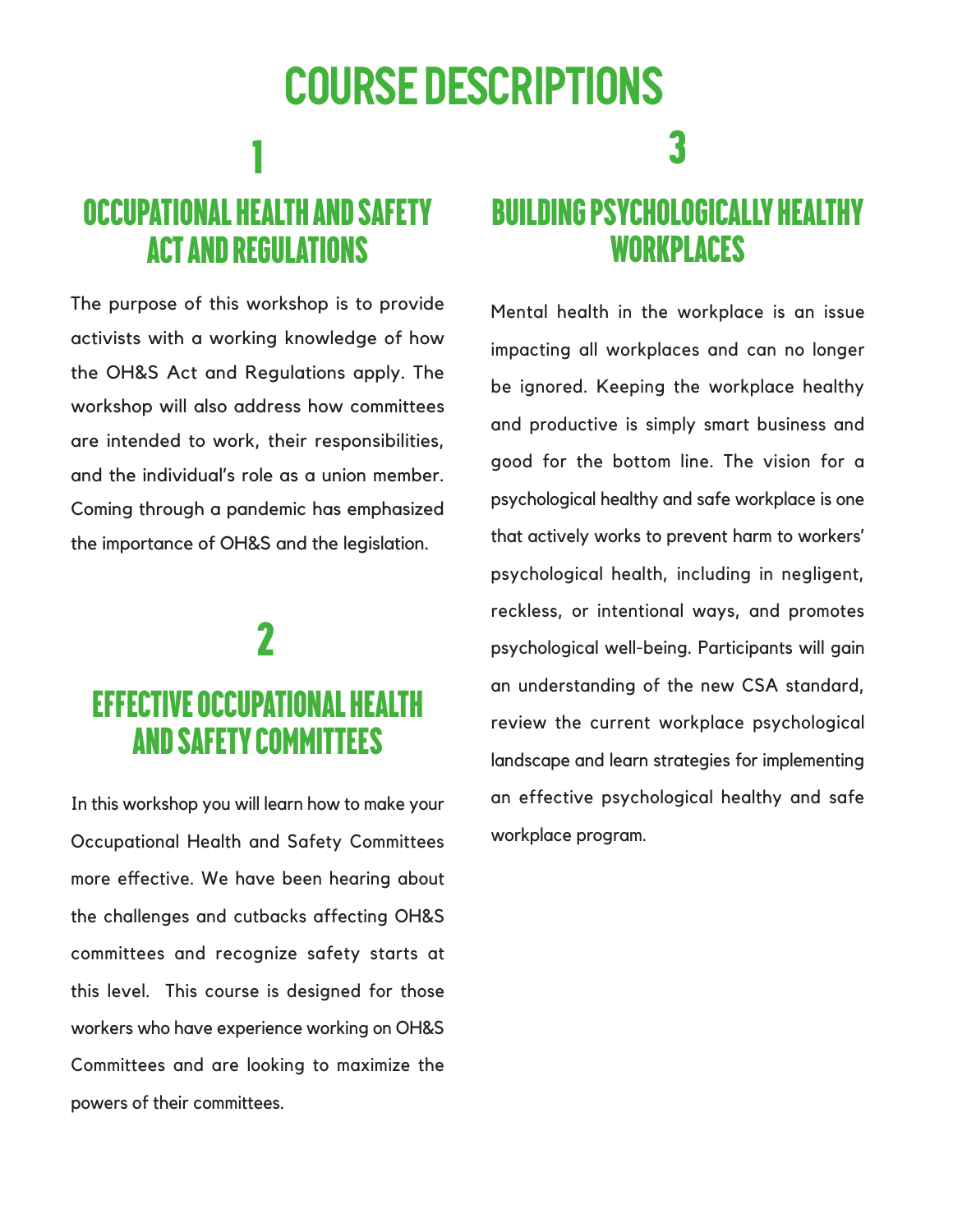### **4**

### Duty to Accommodate

This workshop will examine how workers, who may have requirements to be accommodated, are brought back to the workplace. What is the duty of employers, unions and employees? What considerations must be provided to workers?

### 5 Your Rights in action

Workers have three legislated rights in Saskatchewan, the right to know, the right to participate and the right to refuse unnecessarily unsafe work. This course takes the three workers' rights and gives participants the tools to put these rights into action. Participants will explore scenarios together, practice putting rights into action, explore intersectionality and the three workers' rights and how to navigate conflict when putting these rights into action. Participants will leave this course with a deep understanding of the three workers' rights, how to put the rights into practice on the shop floor and create safer workplaces.

### Celebrating Occupational health and safety

It's time to celebrate the 50th Anniversary of Occupational Health and Safety Legislation in Saskatchewan, the first of its kind! We will explore how OH&S came to be in Saskatchewan and the ground-breaking legislation that forever changed workplaces for the better, making them safer, and giving workers the rights they need to be safe and healthy.

Whether you are a union leader, shop floor activist or a history buff, this course is for you.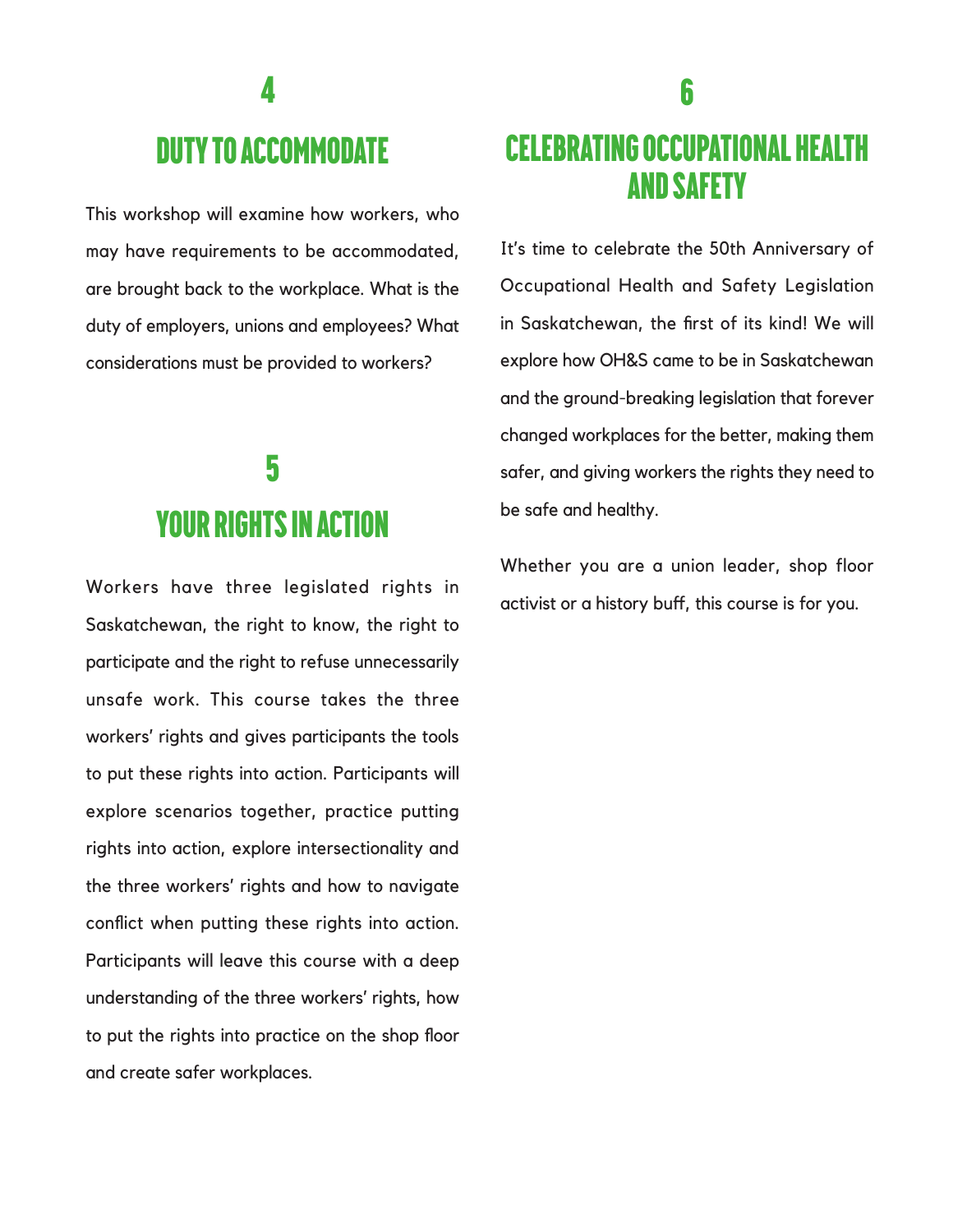### domestic violence in the workplace: starting the **CONVERSATION**

This course is designed to train union representatives in our workplaces to be able to respond to members who may be experiencing domestic violence. This may include stewards, health and safety representatives, staff, or other workplace representatives. You will gain a deeper understanding of the dynamics of domestic violence at work and the roles of the union and employer in addressing it. You will learn ways to support members who may be experiencing domestic violence including how to recognise and respond to the warning signs and risk factors.

We will start the conversation to bring awareness about domestic violence at work among your memberships and learn about pathways to community-based experts. We will discuss language for collective bargaining and legislative initiatives.

This course is open to all genders and male participation is encouraged.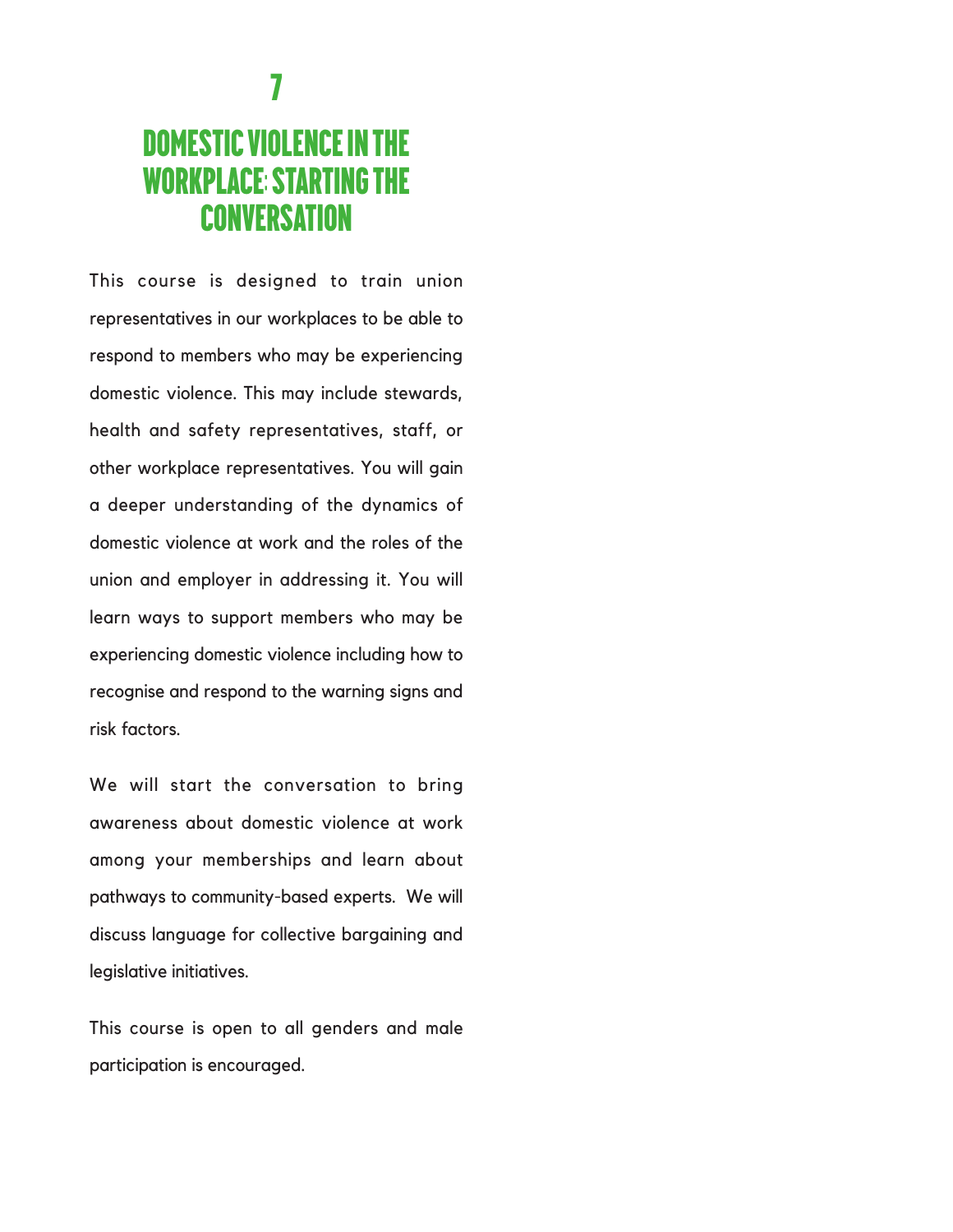# **Conference Information**

We are proud to offer our conference in person for the first time since 2019!

#### **Registration**

Registration can be submitted by either completing the attached registration form and returning with payment, or by registering online at www.sfl.sk.ca and paying via e-transfer.

Please note workshops begin on Wednesday afternoon and run until Friday at noon. You will be in only one workshop at the Conference. The committee will limit the number of people in a workshop on a first registered, first preference basis. Register early!

#### **Cost**

#### **Affiliates**

Early Bird (Up to August 9): \$350 After August 9: \$400

#### **Non-Affiliates**

Early Bird (Up to August 9): \$400 After August 9: \$450

Full refund up to August 9th. An administration fee of \$50 applies after this date. No refund available if cancellation received after August 30, 2022.

#### **Hotel Information**

A block booking is available at the Ramada Hotel by Wyndham up until August 18, 2022. You are responsible to book and pay for your accommodations separately.

Room Rates Superior Studio Queen- \$124 Double Queen- \$134 Signature King- \$134

When making reservations, mention group name: SFL OH&S Conference code: DIOHS.

Contact the Ramada at: 306-569-1444 or 1-800-667-6500 or email regina@saskramada.com

#### **Childcare**

Please contact your union should you require<br>childcare while attending this conference. Exceptions may apply and requests must be submitted to the SFL no later than August 9th. Please contact the SFL for more information.

#### **Registration Confirmation**

Participants will be sent an information package in September confirming registration, and the course they will be attending.

#### **COVID-19**

The SFL will continue to monitor the COVID-19 situation in the province and make a decision regarding health measures closer to the date of the conference. All attendees will be notified in advance of the conference if any health measures are required to attend.



**This brochure is also available on the SFL's web site: www.sfl.sk.ca**